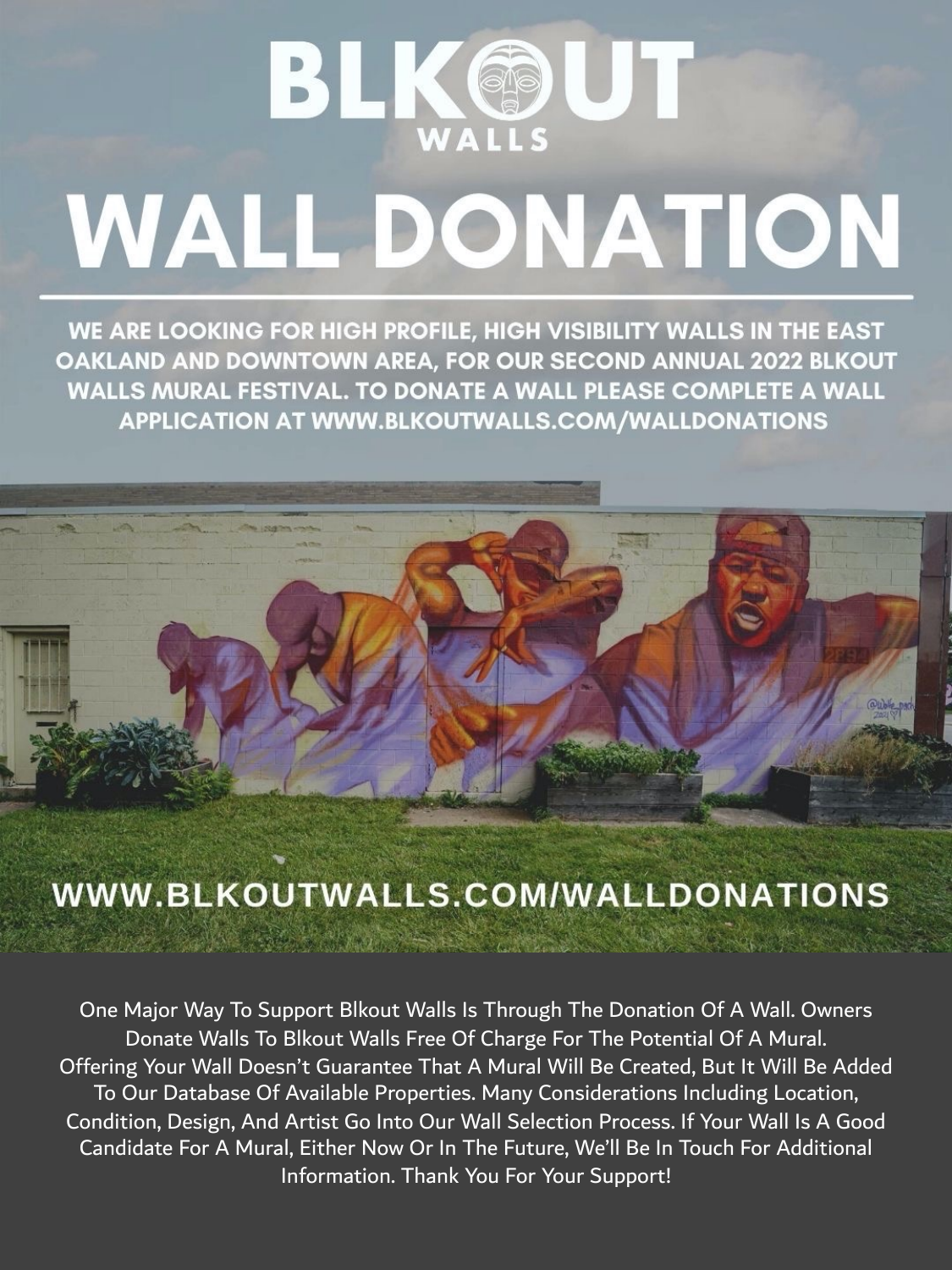

### **OAKLAND 2022 CALL FOR WALL DONATIONS**

#### **You Provide the Wall, We'll bring the rest.**

Murals have been proven to make communities feel uplifted, safe, and proud, and help expand livable spaces by reducing vandalism.

We are looking for high profile, high visibility walls in the East Oakland and Downtown area, for our second annual 2022 BLKOUT Walls mural festival. To donate a wall please complete a wall application at www.blkoutwalls.com/walldonations

#### **Wall Partner/Propoerty Owner FAQs** :

**When is the mural festival?**

July 14-24th 2022

#### **When is the deadline to submit my wall?**

We will accept wall submissions for the 2022 Oakland festival through May 1st. 2022.

#### **Do you accept residential walls?**

We prefer commercial walls because they are usually more prominent and publicly accessible. We do make exceptions for walls that have great public access and visibility.

#### **Do wall partners get to pick the Artist for their wall location?**

Not directly. Our selection and curatorial committee selects the artists for the festival. We do our best to provide wall partners with artists and concepts they are excited about to create strong and meaningful partnerships. Wall partners will have the opportunity to review the artist and mural design prior to the festival.

#### **How are Artists selected?**

Artists apply through our application period in the spring of 2022. The artists are then juried based on a set rubric by our committee. Artists are chosen based on their application proposal including aesthetics, cultural relevance, diversity and social/community benefit. Our curatorial committee is made up of founding members, artists and other community members that are knowledgeable and experienced in the arts and culture sector.

#### **When do we find out which artist will paint our wall?**

After the selection process is complete, and we have our top group of artists, we will contact you to discuss the artists that are best suited for your wall and location. This process will take place beginning April of 2022.

#### **When do we find out which artist will paint our wall?**

After the selection process is complete, and we have our top group of artists, we will contact you to discuss the artists that are best suited for your wall and location. This process will take place beginning April of 2022.